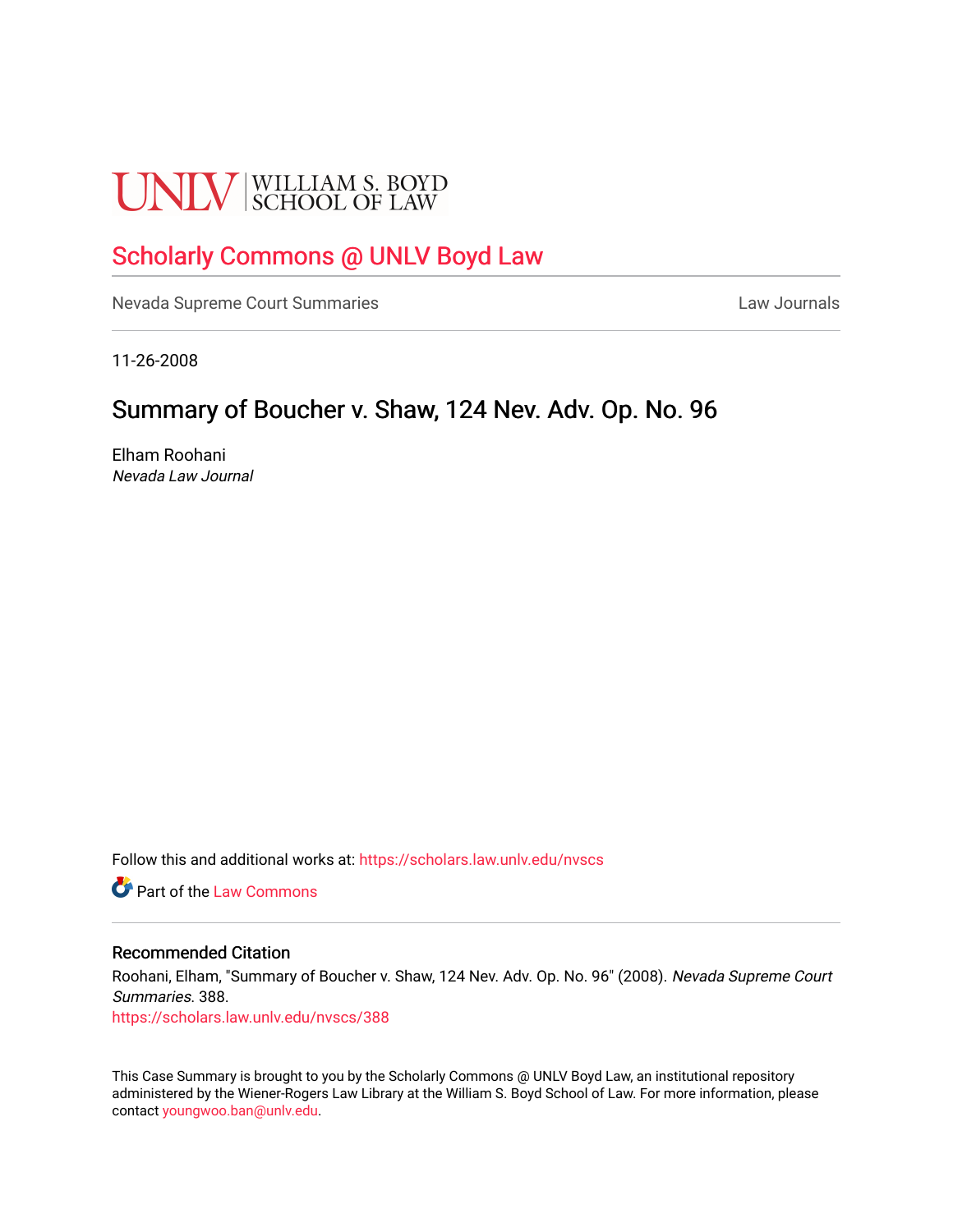# **Boucher v. Shaw, 124 Nev. Adv. Op. No. 96 (November 26, 2008)1**

# **Corporate Law – Liability of Corporate Officers**

#### **Summary**

Acceptance of the Ninth Circuit's certified question: "[c]an individual managers be held liable as employers for unpaid wages under Chapter 608 of the Nevada Revised Statutes?"

#### **Disposition/Outcome**

 The Court answered the question in the negative concluding that individual managers cannot be held liable for unpaid wages under NRS Chapter 608.

# **Factual and Procedural History**

 Thelma Boucher, Ardith Ballard, and Joseph W. Kennedy, III [collectively hereinafter "Appellants"] worked for The Castaways Hotel Casino and Bowling Center. In June 2003, Castaways filed for Chapter 11 bankruptcy. Shortly thereafter, Appellants were discharged and then Castaways closed down.

Dan Shaw, Michael Villamor, and James Van Woerkom [collectively hereinafter "Respondents"] were high-level managers at Castaways. Shaw was the Chairman and CEO at the time Appellants were discharged. Villamor was responsible for labor and employment matters. Woekon was the CFO. Shaw and Villamor jointly owned and were members of VSS Enterprises, Castaway's parent company.

After being discharged and Castaway's subsequent closing, Appellants sued in state court, alleging Respondents were "employers" under NRS Chapter 608,<sup>2</sup> and therefore were liable for Appellants' unpaid wages. Respondents moved the case to federal court and filed a motion to dismiss. The court granted the motion to dismiss holding that Respondents were not "employers" under NRS Chapter 608.<sup>3</sup> Appellants appealed to the Ninth Circuit<sup>4</sup> who certified the question pursuant to NRAP 5. The question to the court was whether individual managers could be held liable as employers for unpaid wages under NRS Chapter 608.

#### **Discussion**

Chapter 608 of the Nevada Revised Statutes provides a statutory scheme for wage protection. The Court was asked to determine if "employer" includes individual managers, such that individual managers could be held personally liable for unpaid wages.

# *Employers under NRS Chapter 608*

Appellants argue that the Court should construe the definition of "employer" broadly; and when employer is construed broadly, it extends beyond common law employers to also include individual managers. The Court disagrees. Appellants contend that to give full meaning to all the words in NRS 608.011, the Court should recognize that individual managers may have "custody or control" of employment and workplace, and therefore the Court should extend the reach of liability beyond the common law contract employer. Respondents counter argue that if the Court holds managers personally liable for unpaid wages, the Court would

<sup>1</sup> By Elham Roohani

<sup>&</sup>lt;sup>2</sup> In relevant part NEV. REV. STAT. § 608.011 defines "employer" as "every person having control or custody of any employment, place of employment or any employee."

<sup>3</sup> Boucher v. Shaw, No. CV-S-04-1738-PMP (PAL) (D.Nev. Jan. 25, 2005).

<sup>4</sup> Boucher v. Shaw, 483 F.3d 613 (9th Cir. 2007).